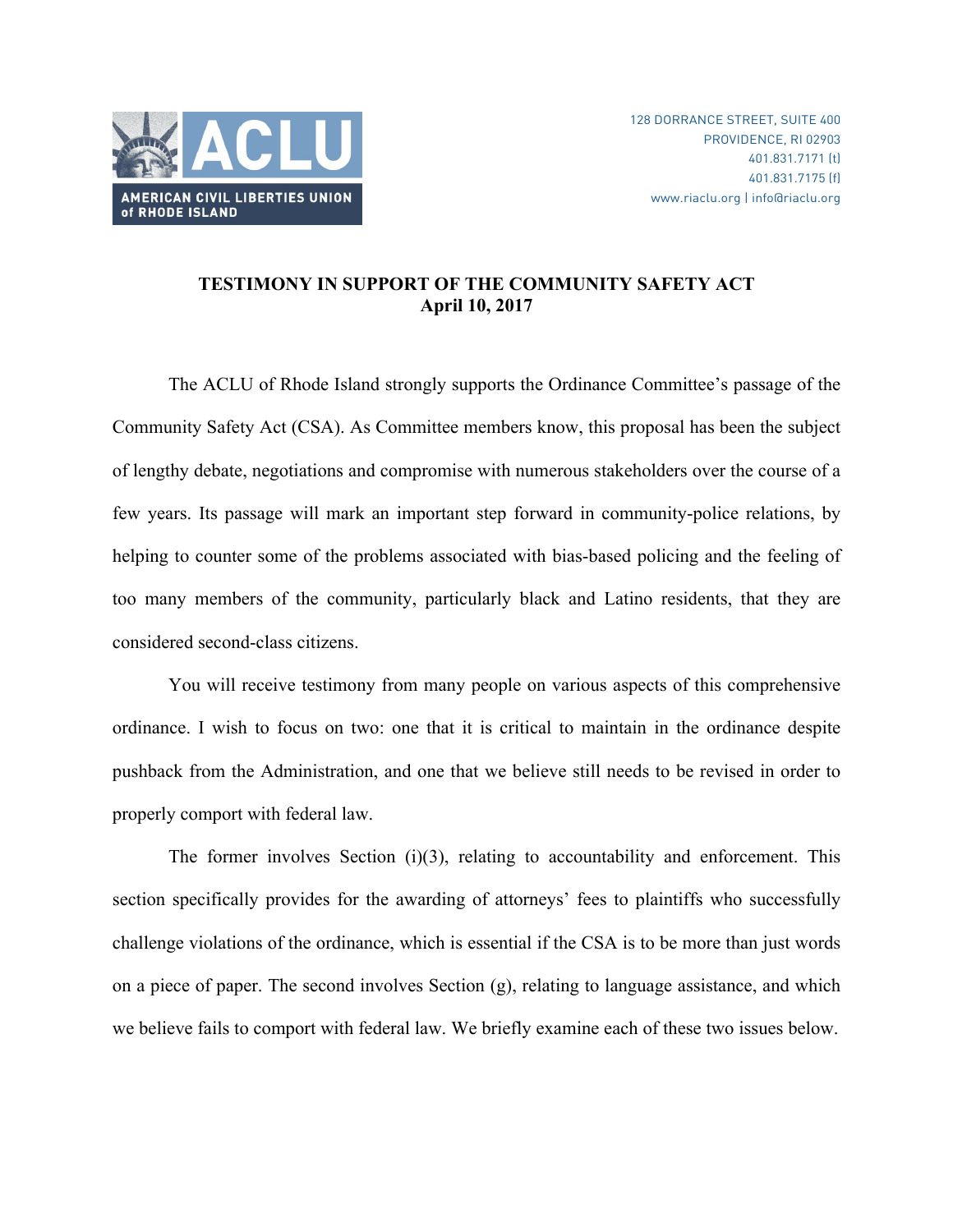## **I. Section (i)(3): Attorneys' Fee Awards**

Section  $(i)(3)$ , authorizing attorneys' fee awards to prevailing plaintiffs, is based directly on a federal civil rights law passed in 1976 by Congress, which recognized just how critical such a remedy was to meaningful enforcement of civil rights laws. A House committee report recommending passage of the law noted at the time:

> The effective enforcement of Federal civil rights statutes depends largely on the efforts of private citizens. Although some agencies of the United States have civil rights responsibilities, their authority and resources are limited. In many instances where these laws are violated, it is necessary for the citizen to initiate court action to correct the illegality. Unless the judicial remedy is full and complete, it will remain a meaningless right. Because a vast majority of the victims of civil rights violations cannot afford legal counsel, they are unable to present their cases to the courts.

The Senate committee report similarly noted that attorneys' fees award in civil liberties cases were necessary if civil rights laws "are not to become mere hollow pronouncements which the average citizen cannot enforce." Without this remedy, victims of governmental misconduct are forced to spend their own money to vindicate rights that never should have been denied them in the first place. That is unfair and only serves to further punish the victim. Indeed, it prevents many victims, without the often-substantial resources needed to hire counsel, from even making use of the judicial system to uphold their rights. The ACLU urges the Committee to resist any attempt to water down this essential provision of the Act.

## **II. Section (g): Language Access for LEP Individuals**

Despite recognizing that this ordinance is the product of compromise, we must raise concerns about the present status of Section (g), relating to language access for Limited English Proficient individuals, as we believe it violates federal law.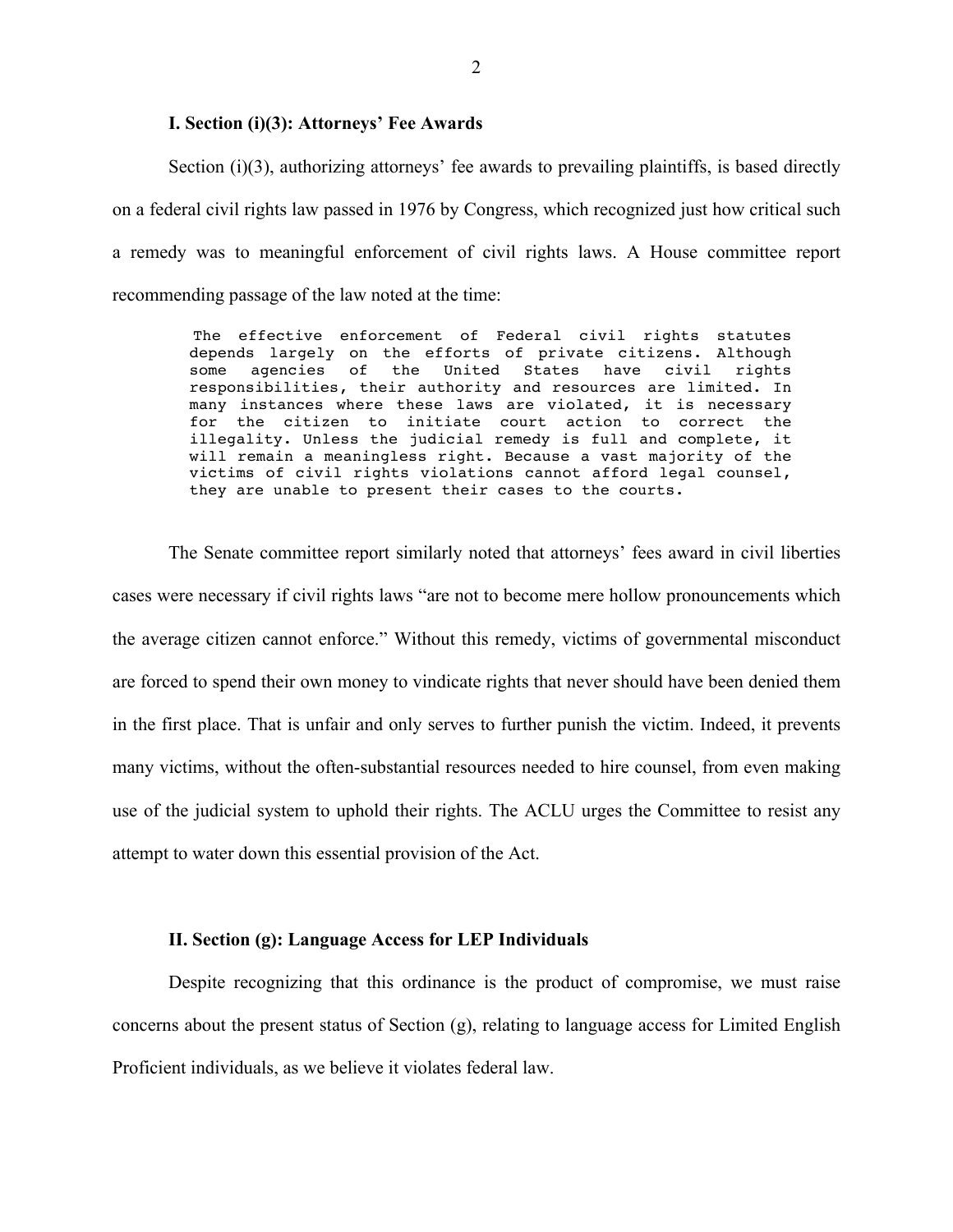As presently proposed, this section would bar police, except in emergency situations, from questioning an LEP individual without the aid of a "language access hotline" or a "qualified interpreter." However, this section goes on to state that "family members, friends or bystanders" *can* be used as interpreters in non-emergency situations when the "language access hotline is unavailable." We respectfully submit that this violates Title VI of the Civil Rights Act of 1964.

The U.S. Department of Justice's "Guidance to Federal Financial Assistance Recipients Regarding Title VI Prohibition Against National Origin Discrimination Affecting Limited English Proficient Persons"<sup>1</sup> [DOJ Guidance], which instructs recipients of federal funding in fulfilling their Title VI obligations vis-à-vis LEP persons, specifies that "*reliance on informal interpreters should not be part of any recipient LEP plan.*<sup>2</sup> It is only in emergency situations that are not reasonably foreseeable, that the police department may have to temporarily rely on non-department-provided language services, such as LEP persons' family and friends.<sup>3</sup>

Use of informal interpreters generally is deemed "inappropriate" given that most such interpreters "are not competent to provide quality and accurate interpretations" and because "[i]ssues of confidentiality, privacy, or conflict of interest may also arise."<sup>4</sup> For instance, LEP persons may be reluctant to reveal or describe "sensitive, confidential or potentially embarrassing medical, law enforcement (e.g., sexual or violent assaults), family, or financial information to a family member, friend, or member of the local community."<sup>5</sup> Informal interpreters may also have "a personal connection to the LEP person or an undisclosed conflict

 $1$  67 FR 41455 (June 18, 2002).

<sup>2</sup> *Id*. at 41456 (emphasis added).

<sup>3</sup> *Id*. at 41456; 41467.

<sup>4</sup> *Id*. at 41456; 41467.

<sup>5</sup> *Id*. at 41467.